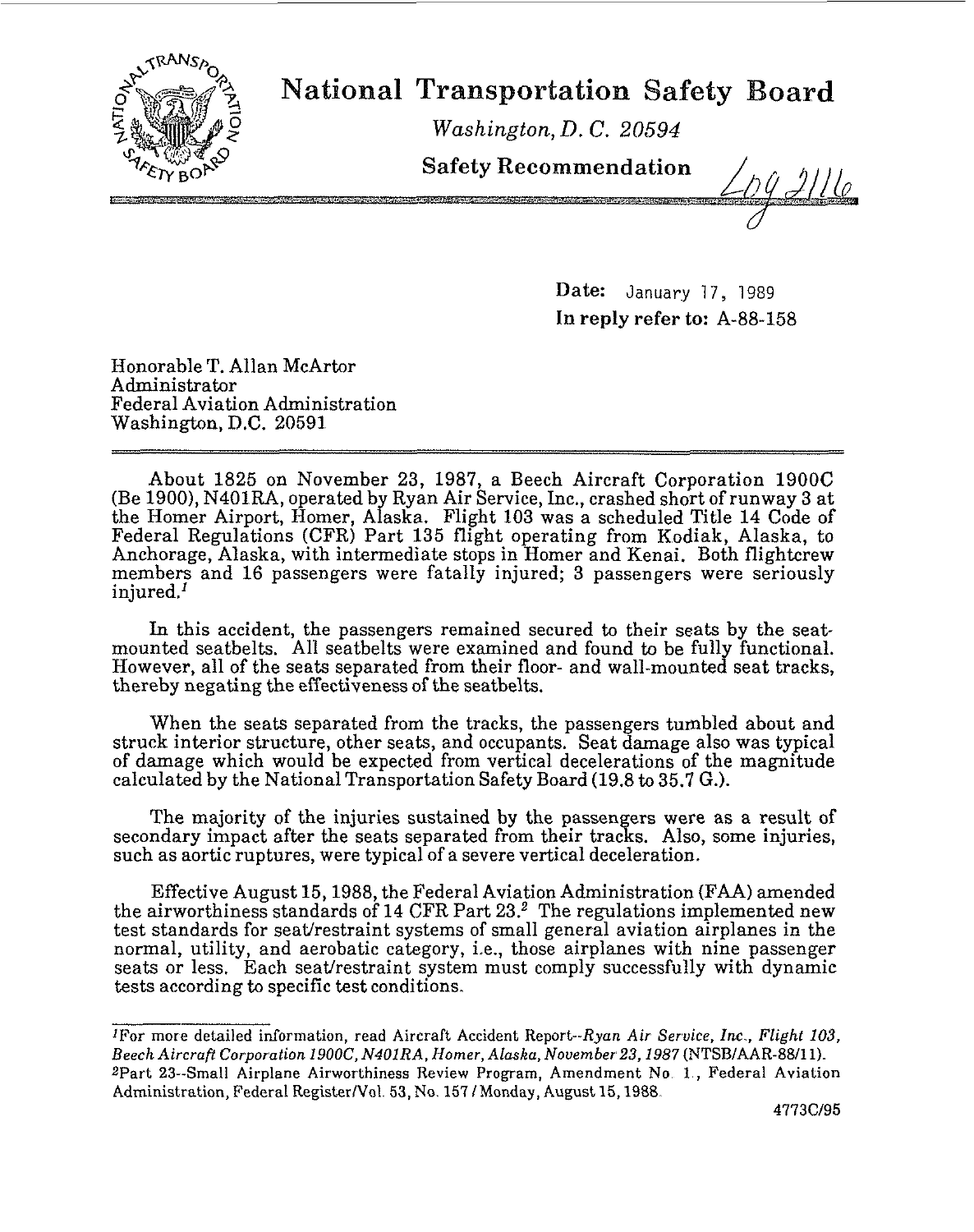Seats to be installed in the first row must successfully complete tests that subject the seat to a deceleration in the vertical direction that reaches a minimum peak of 19 Gs. in not more than 0.05 second. Other seats must be tested to a vertical deceleration minimum of 15 Gs. occurring in not more than 0.06 second. The vertical velocity change of the test article must not be less than 31 feet per second.

Seats to be installed in the first row must successfully complete tests that subject the seat to a deceleration in the longitudinal direction that reaches a minimum peak of 26 Gs. in not more than 0.05 second. Other seats must be tested to a deceleration in the longitudinal direction of 21 Gs. occurring in not more than 0.06 second. The change in velocity of the test article must not be less than 42 feet er second. Certain additional provisions must be included in these tests to account for airplane yaw and floor warpage.  $\mathcal{V}_1 \mathcal{O}_2$ 

The acceleration and velocity change calculations in this accident show that the crash loads generated in the vertical direction exceeded the new dynamic testing criteria of 14 CFR 23.562. Nevertheless, had the seats in this airplane been designed to the new standards, they may have been capable of withstanding the dynamic loads and structural distortions that occurred and probably would have dissipated more efficiently the energy enerated in the accident. Thus, had these seats been designed to the new standards, the severity of the occupants' injuries may have been reduced and more passengers could have survived.

The rulemaking process to require dynamic testing of seats for airplanes certificated under 14 CFR Part 23 was initiated after the rulemaking process that proposed the establishment of commuter category airplane within the provisions of 14 CFR Part 23. However, the final action for the adoption of standards for the commuter category airplane was not complete when the Notice of Proposed Rulemaking to establish new seat/restraint standards for Part 23 airplanes was published. Therefore, the commuter category airplane with 19 passenger seats or less was not addressed in the final rule issued on August 15,1988.

For the past 20 years, based on data collected during its accident investigations, the Safety Board has issued numerous recommendations to the FAA which require dynamic testing of aircraft seats. For a number of reasons, the FAA has rejected the Safety Board's recommendations. One reason cited was a lack of sufficient erash data even though the Board had amassed considerable crash data through numerous accident investigations over the years.

In 1983, the General Aviation Safety Panel (GASP), a government/industry group that included representatives of the General Aviation Manufacturers' Association, recommended specific test loads and velocity changes that formed the GASP Committee crashworthiness data from its then on-going crashworthiness studies? The Safety Board concurred with the GASP proposals, and in 1985 it recommended that the FAA adopt them. basis for the recent CFR Part 23 rule changes. The Safety Board provided to the

*3Safety Reports-General Aviation Crashworthiness Project. Phase Two--Impact Severity and Potential Injury Prevention in General Aviation Accidents (NTSB/SR-86/01); and Phase Three-Acceleration Loads and Velocity Chnnges of Survivable General Aviation Accidents (NTSBISR-85/02).*